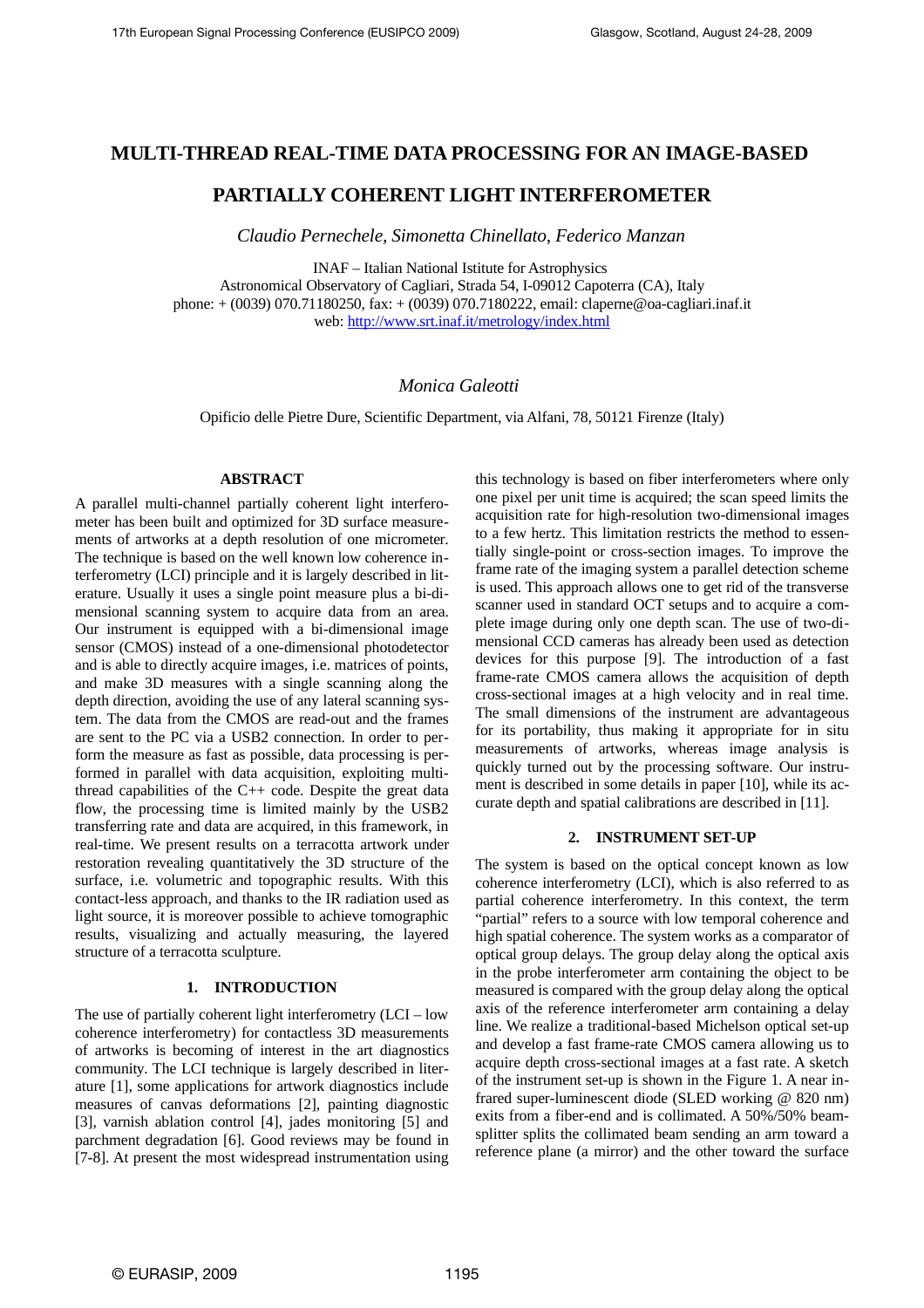to be measured (the artwork under study). The light is scattered by the object under test and is imaged through an objective into the CMOS area. The reference arm is back-reflected from the flat  $(\lambda/8)$  mirror. A neutral density filter (NDF in figure) is inserted into the reference arm in order to balance the light intensity between the two arms. The distance between the reference mirror and the beam splitter is changing by means of a micrometric motor and the CMOS acquisitions are synchronized with it. When the reference length L is near ("near" depending on the SLED coherence length, tens of  $\mu$ m in our case) to the object length  $L_0$ , then the interferometric pattern appears on the CMOS pixels and the distance may be extracted from the motor position. The optics are bound all in once and move together along the  $L_0$ direction with respect to the surface under study. In this way the depth of imaging is virtually unlimited, thus depending only on the permitted range of movement.



Figure 1 – Instrument set-up concept.

Although acquisition time is generally not the most important feature in artwork diagnostic applications, a measuring time as low as possible avoids the problems linked to possible movements of the bench and of the air, making the measure more accurate. Our interferometer uses a bi-dimensional (1280x1024 square pixels of 5 μm side) CMOS as detector which can be full frame (more the 1.3 Mega channels) downloaded at a speed up to 15 fps (frame-per-second). Each channel corresponds to the single pixel at a depth of 2 byte. The sensor can be read out choosing a sub region thus increasing the data flow velocity. For example, if a 256x256 (65536 parallel channels) region is read out, the frame rate may be increased up to 150 fps, reaching higher velocities for smaller areas. The data are downloaded into the PC via a USB2 connection. Once the data arrive in the PC memory a multi-thread code starts the elaboration simultaneously with the downloading process. The code is robust and simple and permits to have the data analysis completed immediately

after the downloading process, making the measure limited only by the USB2 speed (about 240 Mbit/s in download direction).

#### **3. MULTI-THREAD AND CODE TASKS**

The core of the elaboration is the use of multi-thread capabilities of the code. Three threads are running in parallel, as shown in Figure 2. The former manages the data flow in acquisition (ACQ thread), the second one applies the singlepixel derivative-based algorithm (DERIV thread) for finding out the interferometric beat and hence the distance  $L_0$  (see Figure 1) and the latter (MOVMEAN thread) is used to find out the maxima and save the results.



Figure 2 – Multi thread architecture.

A typical elaboration layout for a single channel is shown in the Figure 3. The top panel shows the single-pixel light curve recorded during the acquisition. The whole acquisition is of about 0.5 mm in depth (the abscissa). In the case reported in Figure 3 a single frame consists of 512x512 pixels and the downloading frame rate is of 50 fps. The motor is driven at a speed of 5 μm/s and so the single images are acquired every 0.1 μm in the depth direction (the total number of frames is around 5000). An interferometric pattern in the light curve is already visible in this panel. In order to increase the signal-to-noise (SNR) ratio a derivative task is applied to the light curve, the output of this process is shown in the middle panel. The interferometric pattern is composed of the interferometric sinusoidal curve (with wavelength of 820 nm) plus the low coherence Gaussian envelope. The ACQ thread starts and after a given number (of the order of some hundreds) of images have been loaded in the stack, the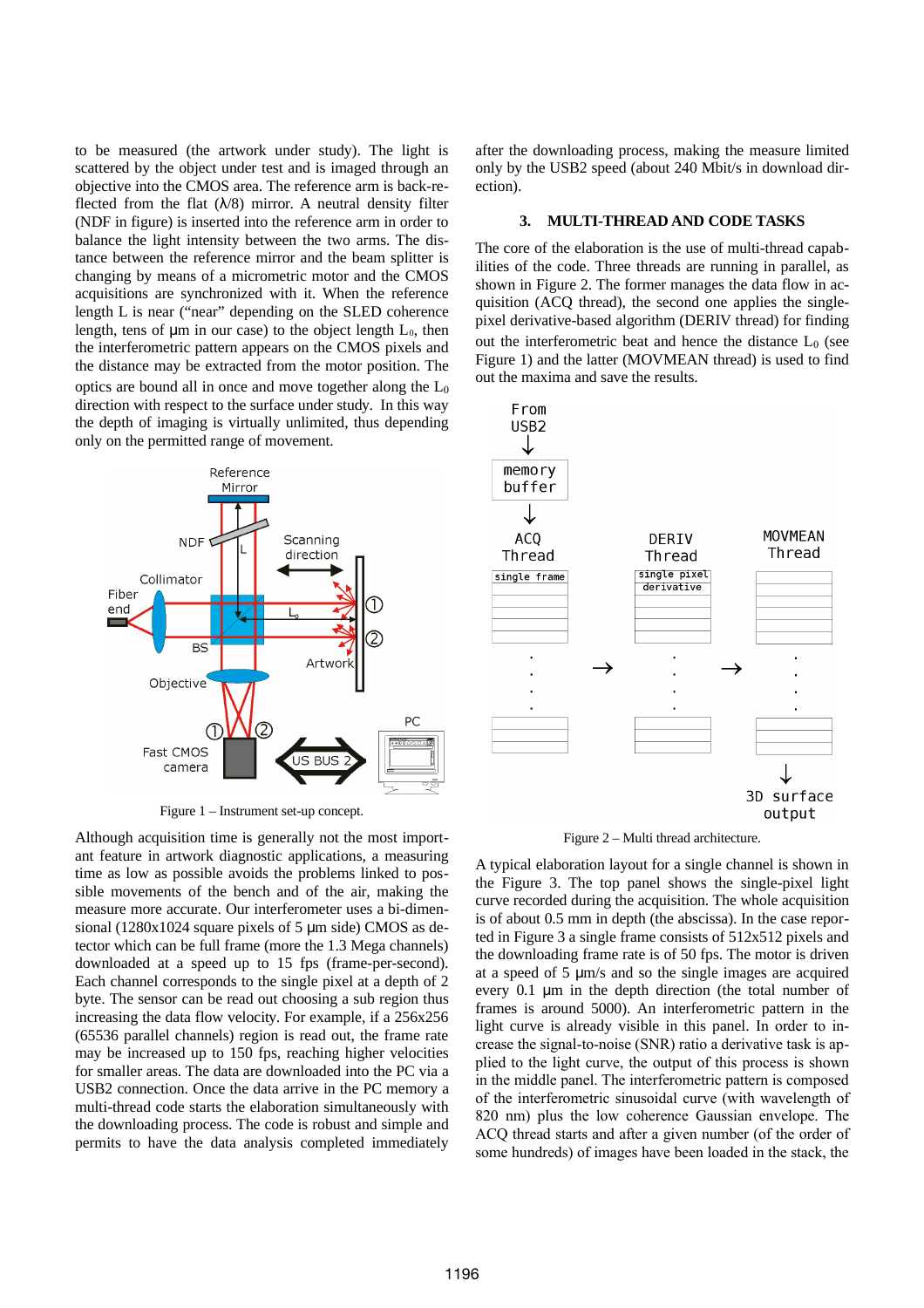

DERIV thread begins the processing of the acquired images by means of a derivative algorithm.

Figure 3 – The elaboration thread tasks on a single channel.

The latter algorithm is suitable when passing from the light + background profile (upper panel in Fig. 3) to a background-free light profile (derivative curve in middle panel in Fig. 3). Being the interferometric pattern sampled each 0.1 μm, the derivative algorithm works properly in fitting the sinusoidal pattern and any aliasing problem is avoided. The following task (MOVMEAN thread) finds out the maxima in the derivative curve. This is performed by means of a variable mean algorithm which consists in summing the absolute values in the curve within a window of fixed width and then moving it along the thread. The result is visible in the bottom panel of Fig. 3, hence the maximum is extracted from this profile. The units shown in the ordinate axes for all the panels are arbitrary. The four curves visible in the bottom panel are relative to four different selected channels (pixels) along the frame. All threads run simultaneously making the system work in a relative "real-time" process. Accurate calibration of the instrument has been achieved and the results are described in detail in our paper [11]. The required precision of 1 μm in depth for the present application is well reached.

## **4. MEASURES WITH LCI**

We present results on a terracotta sculpture attributed to the Della Robbia workshop. The statue is an early XVI century Madonna with Child, partially polychromed and partially glazed. It comes from S.Francesco's church in the village of Citerna (Perugia, Italy) and is now in Florence, at the Opificio delle Pietre Dure, where it is undergoing a conservation treatment. We mounted a 0.5x telecentric objective giving a plate scale of 10 μm/pixel. We chose a frame of 512x512 pixels equivalent to an area of about 5x5 square mm on the polychrome carnation of the Child. The whole depth of scanning was of 1.3 mm. The frame rate was of 50 fps and the motor speed was selected at 5 μm/s. The total measure time was of 260 seconds (limited by the USB2 speed). With this technique is possible to quantitatively measures both the volume of the missing matter and moreover to look at undersurface matter by means of tomography, as will be better explain in the paragraph.

### **4.1 Volumetry**

From the analysis of the data is possible to measure quantitatively the volume of the mssing matter. The result of the measure is shown in the following Figures 4-6



Figure 4 – A picture of the measured area.

In Figure 4 is shown a picture of the measured area: two features and a chosen region of interest (RoI), which has been studied in detail, are highlighted respectively with letters A and B and with a white box. With X and Y are indicated two axes in correspondence of which profiles of the surface are extracted (see Figure 6 below). In Figure 5 the area of the surface, as measured by the interferometer, is shown and features A and B indicated in Figure 4 are clearly visible.



Figure 5 – The 3D surface relative to the 2D area in Figure 4.

Profiles along the X and Y axes drawn in Figure 4 are shown in the next Figure 6 (top and bottom panels respectively).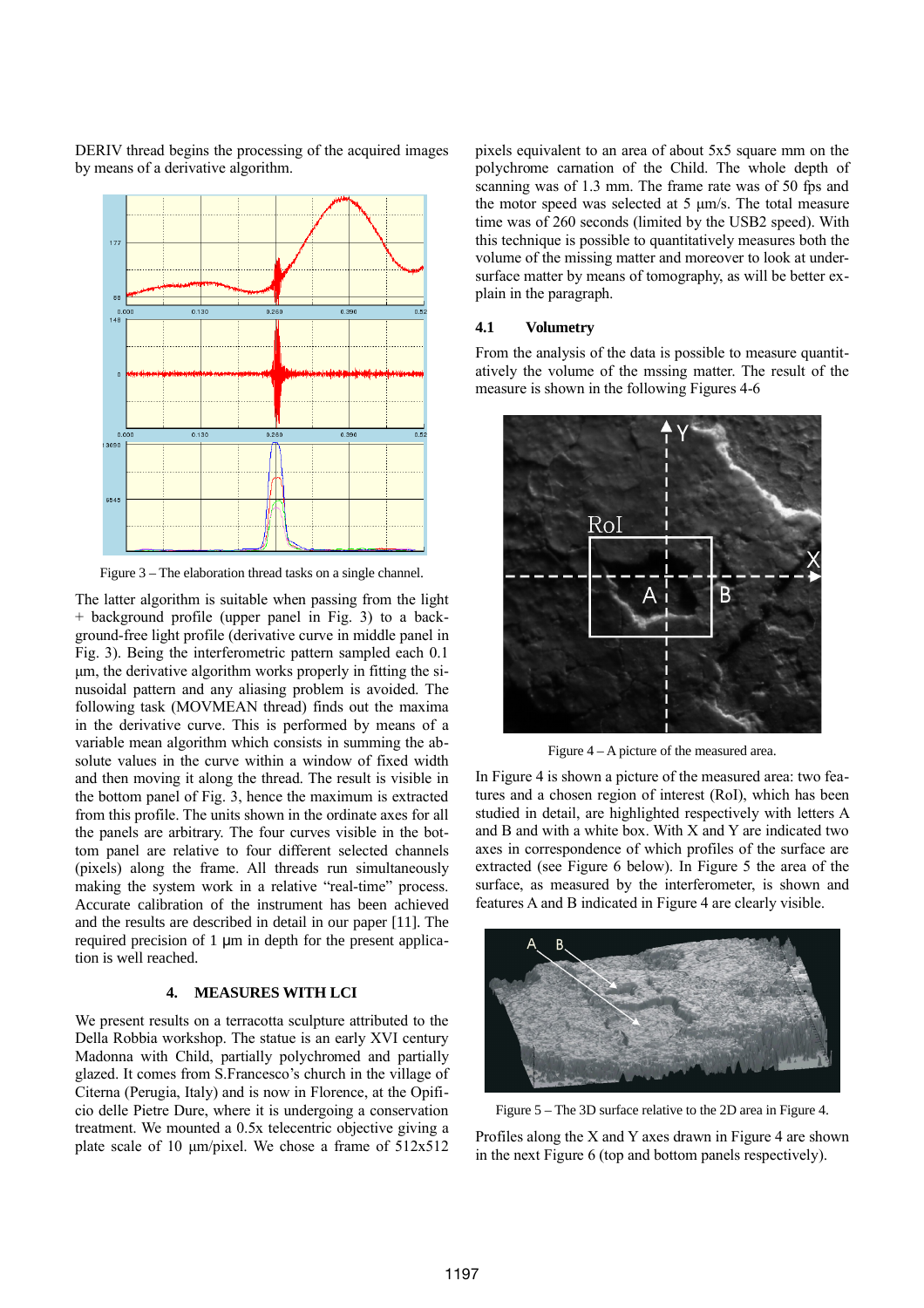The features A and B are clearly identified. It has to be emphasized that the accuracy of the curve is of 1 μm in accuracy. From these profiles can be recovered the thickness of the coating and determined quantitatively the volume of the damaged region. In the next picture (figure 7) an enlargement of the RoI in Figure 4 is displayed.



Figure 6 – Profiles along the X and Y directions (see Figure 4).

As a quantitative analisys we calculate the depth of 50 adjacent points in the hole region (along green line in figure) and in the coating one (along the red line) from which we are able to estimate the relative depth between each other.



Figure 7 – An elargement of the RoI in figure 5.

In Figure 8 are shown the profiles of the two described lines (the lower curve referring to the green one, the higher one to the red one) and we mark in both figures (7 and 8) four regions, namely A, B, C, and D. The profile in Figure 8 is a polar one starting from region A and following counterclockwise the lines in figure 7. A variable thickness is measured along the profile, going from about one hundred microns in regions A and D regions up to about 160 μm in region C.



Figure 8 – Profiles of the green (lower) and red (higher) lines shown in Figure 7.

### **4.2 Tomography**

Maybe one of the most powerful potentials of this technique is to look at the structure of the matter lying under the visible surface, with a contact-less non-destructive approach. This analysis is quite challenging and currently under study. One example of acquired data is shown in the Figure 9, in the top panel the depth profile (derivative curve) is shown and three peaks are clearly visible. After the processing of the data by the third thread (the finding of the maxima, see description above) it is possible to recover quantitatively a measure of the under-surface material substrate. It is in fact well known that IR radiation, like that of the 820 nm light source used, is capable of passing through varnish and paint layers [3, 8].

The reported values are comparable with stratigraphic measurements performed on the sample, which are reported in the following Figure 10. In the picture a cross-section of a micro sample from the same region of the interferometric analysis is shown. The sample has been taken after measurements, embedded in a polyester resin, polished, observed by an optical microscope under visible and UV light and submitted also to SEM/EDS analysis to check the elemental composition. Unfortunately, due to sampling difficulties, the sequence of layers from the terracotta support is not complete and the full depth of the pictorial cover is not to be inferred from this sample. Above the residue of *gesso* ground, two layers of white lead with few vermillion particles are clearly visible in the image, each of them being about 50 μm height. Above all, a varnish layer of about 25 μm of depth is well observable in the UV fluorescence image of the figure. The three main peaks visible in the tomographic analysis (fig. 9) are to be referred to the main 3 layers composing the